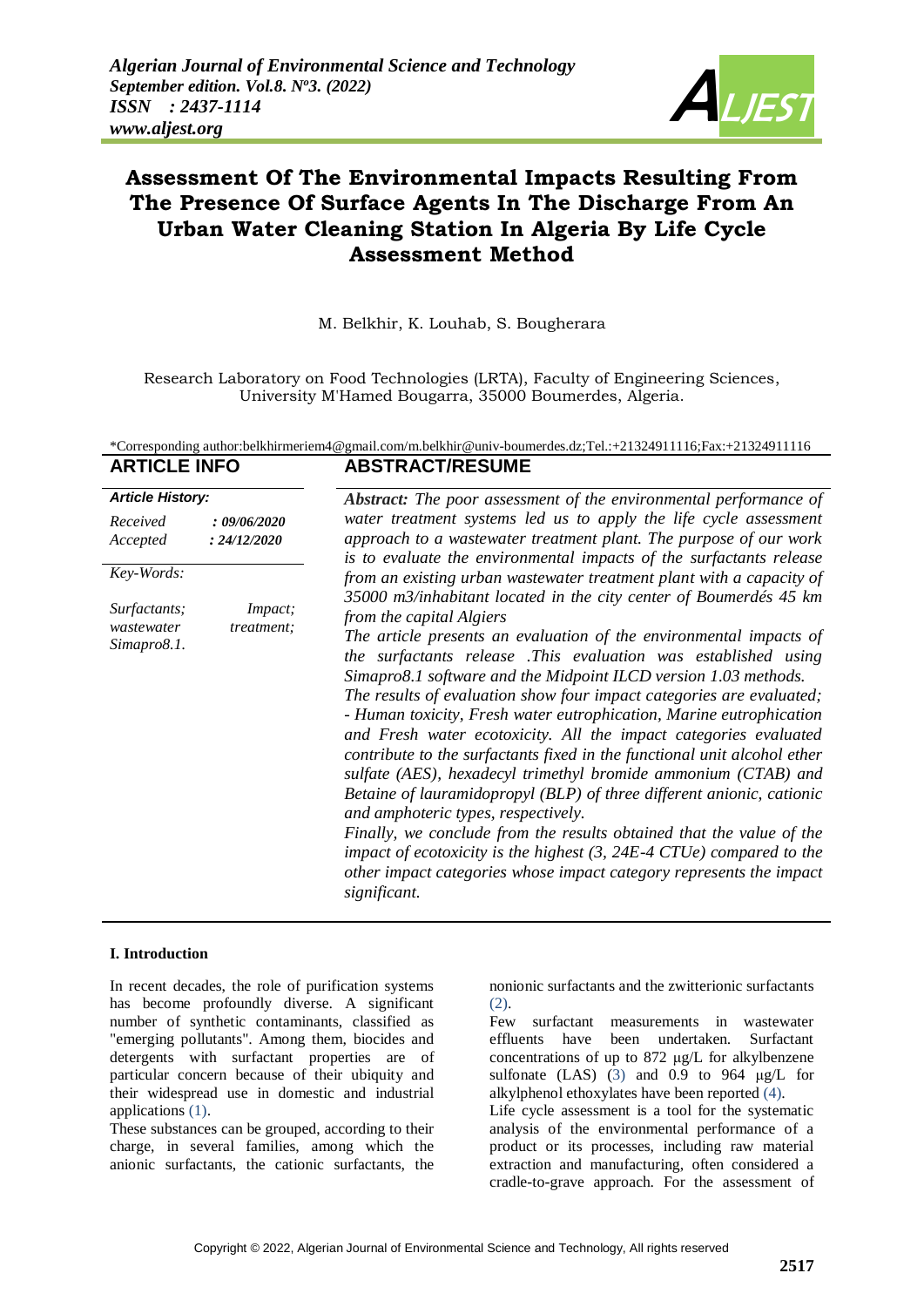environmental impacts (5,6). Life Cycle Assessment (LCA) is a powerful tool for analyzing the environmental impacts associated with a product, process or service by creating an inventory of applied inputs and releases to the environment  $(7, 8)$ .

LCA is a standardized method. The International Organization for Standardization (ISO) adopted an environmental management standard in the 1990 as part of its series of 14,000 standards. (9,10).

## **II. Case study description**

In order to avoid the problems of data collection, we chose to apply LCA on an existing wastewater treatment plant, it is a fairly recent station based on activated sludge treatment. With a capacity of 75000 Eq/Hab. Wastewater arriving at the station is pre-treated (screening, degreasing, grit removal) and then sent for biological treatment. Biological treatment is carried out in activated sludge tanks equipped with a bridging system. This arrangement ensures the treatment of organic pollution. The extracted sludge is thickened by flotation and then stored and packaged in a maturation tarpaulin.



*Figure 1. Situation of the boumerdes station*

## **III. Methodology of the assessment**

The LCA methodology assesses the environmental impacts generated by the treatment plant. In this study, LCA is applied to evaluate the environmental impacts generated by the treatment process of the treatment plant.

#### III.1. Goal and scope definition

The purpose of this study is to evaluate the treatment of activated sludge surfactants in the step to identify the environmental impacts contribute to the rejected surfactants, by applying the LCA approach. The analysis of which was fixed on three surfactants of different types (AES, CTAB and BLP).

The functional unit chosen for this study is the flow of water treated by step by day 35000m<sup>3</sup>.

## **III.2. Software and method**

The primary energy demand and the environmental loads of the water treatment and end-of-life phases of the materials were quantified using the SimaPro 8.01 LCA software (11). The majority of the inventory data has been extracted from the Midpoint Version 1.03 ILCD database (12). Midpoint is a comprehensive database used in many LCA, including Iqbal et al. (13).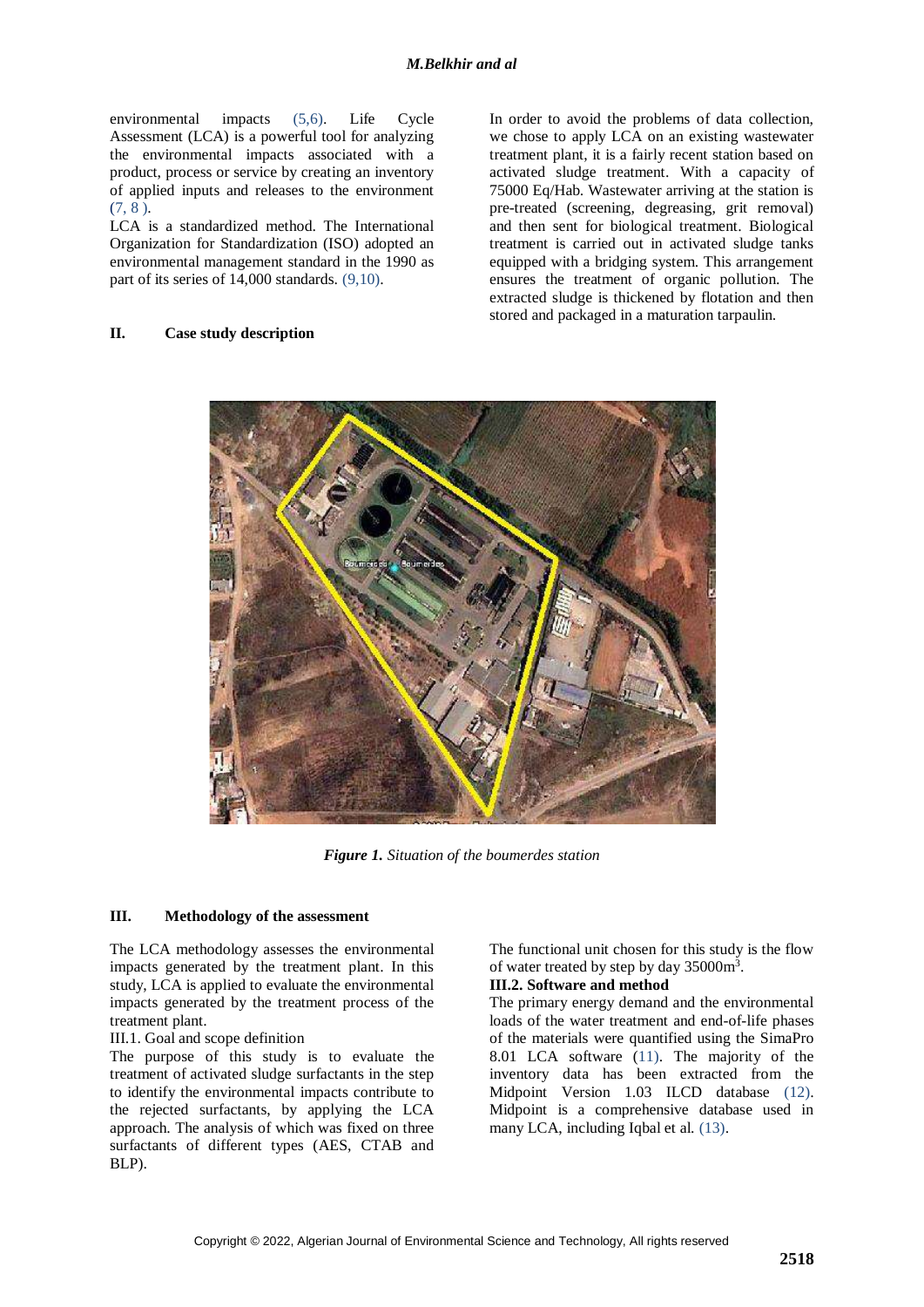

III.3.life cycle impact assassement In this study we chose to evaluate the station on four impacts:

- Human toxicity
- Fresh water eutrophication.
- Marine eutrophication.
- Fresh water ecotoxicity.

For each impact, the result part will contain the following elements:

- $\triangleright$  A presentation of the impact assessment results.
- $\triangleright$  Consumables

 $\triangleright$  The results will be interpreted and discussed.

#### III.4. Life cycle inventory

The complete inventory of pollutant emissions and consumption of the natural resources of the step is corresponding to the average of the parameters resulting from canceled reports provided by the operator for the year 2017.

 $\triangleright$  Energy

The daily electricity consumption of the station per day is 39330kwh/day.

| <b>Table1.</b> The consumption of the reagents of the station |                   |  |  |  |  |
|---------------------------------------------------------------|-------------------|--|--|--|--|
| <b>Reagents</b>                                               | Quantity (kg/day) |  |  |  |  |
| Ca(OH) <sub>2</sub>                                           | 23.00             |  |  |  |  |
| FeCl <sub>3</sub>                                             | 05.00             |  |  |  |  |
| $H_3PO_4$                                                     | 06.00             |  |  |  |  |
| NH <sub>3</sub> OH                                            | 25.50             |  |  |  |  |
| <b>NaOH</b>                                                   | 13.50             |  |  |  |  |
| <b>HCIO</b>                                                   | 20.00             |  |  |  |  |
| $H_2SO_4$<br>HC <sub>1</sub>                                  | 03.50<br>08.50    |  |  |  |  |

 $\triangleright$  Flow input and output of the station

The flows entering and leaving this study are presented by the raw water entering the station and the treated water of the station. They are characterized by the physicochemical parameters of pollution and three types of agents of anionic

surfactant AES, cationic CTAB and amphoteric BLP to allow us to evaluate the impacts contribute to this molecule. The table below represents the analytical parameters of the raw water and the treated water of the station; the values considered are the means of the parameters during the year 2017.

*Table 2. Analytical parameters of the raw and treated water of the station*

| <i>parameters</i>                   | <b>BOD5</b>             | <b>COD</b>           | <b>MES</b> | <b>NTK</b> | NO <sub>2</sub> | NO <sub>3</sub>          | <b>AES</b> | <b>CTAB</b> | <b>BLP</b> |
|-------------------------------------|-------------------------|----------------------|------------|------------|-----------------|--------------------------|------------|-------------|------------|
| Unit                                | mg<br>O <sub>2</sub> /1 | mg O <sub>2</sub> /l | mg/1       | mg/1       | mg/1            | mg/1                     | mg/l       | mg/1        | mg/1       |
| Raw water                           | 298.20                  | 810.00               | 379.00     | 57         | 0.1             | 0.9                      | 677.13     | 50.86       | 19.36      |
| <b>Treated</b><br>water             | 89.00                   | 251.00               | 110.00     | 3.00       | 2.30            | 17.00                    | 547.18     | 44.25       | 16.64      |
| <b>Efficienc</b><br>$y \frac{9}{6}$ | 70.13                   | 69.01                | 70.79      | 94.73      |                 | $\overline{\phantom{m}}$ | 15.76      | 13.66       | 19.33      |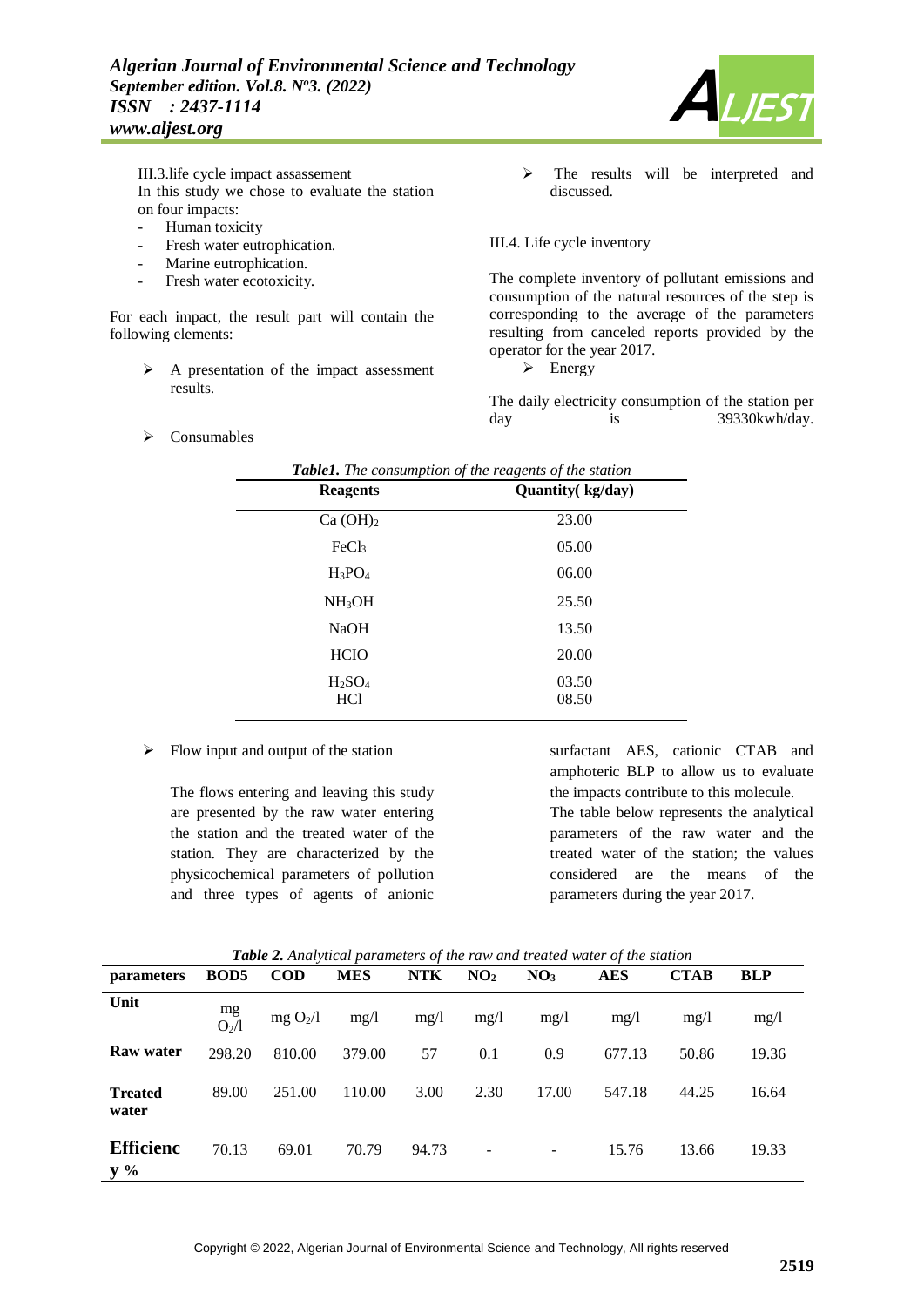The low efficiency of surfactant treatment is their adverse effects on the operation of sewage treatment plants. Let them be summarized in two points; the first is the effect on the filtration process and the second on the biological treatment process.

-The effect of the surfactants on the filtration results in an increase in the pressure loss, it was found that during sand filtration, which constitutes the final stage of the purification process, a concentration greater than 20 mg.L-1 of surfactant affects the efficiency of filtration for the removal of bacteria and flocs from subsequent treatments (14).

-Surfactants have a harmful effect on aerobic biological treatment because of the reduction of the oxygen transfer coefficient. In this case, the

microorganisms will not always have at their disposal the oxygen necessary for biodegradation (14 ,15).

However some authors show that a decrease in the oxygenation coefficient of the order of 65% reduces the efficiency of the installation by 30%. Indeed, this study reported deterioration of bacterial beds starting from a concentration of 20 mg.L-1 (16).

## **IV. Resultats And Descution**

In this work we followed the method of Midpoint ILCD version 1.03, the impact calculation results tested by this method are shown in Table 3.

| <b>Impact category</b>           | Unit                                                | <b>Quantity of</b><br><b>Impact</b> | <b>Observation</b>                                                                                                                                                                                          |  |  |
|----------------------------------|-----------------------------------------------------|-------------------------------------|-------------------------------------------------------------------------------------------------------------------------------------------------------------------------------------------------------------|--|--|
| <b>Human</b> toxicity            | CTUh(comparative<br>unit of toxicity for<br>humans) | $2.03E-10$                          | Evaluates<br>the<br>chronic<br>toxicological<br>effects on human health due to emissions<br>of organic substances. Gives an estimate<br>of the increase in morbidity across the<br>entire human population. |  |  |
| Fresh<br>water<br>eutrophication | Kg P eq                                             | 3.76 E-6                            | This is the enrichment of water in<br>nutrients.                                                                                                                                                            |  |  |
| <b>Marine</b><br>eutrophication  | Kg N eq                                             | 3.87 E-6                            | This is the enrichment of<br>water in<br>nutrients. This causes asphyxiation of<br>aquatic ecosystems.                                                                                                      |  |  |
| Fresh<br>water<br>ecotoxicity.   | CTUe (unit of<br>ecosystem toxicity)                | $3.24E - 4$                         | Evaluates the toxicity of the emission of<br>substances on ecosystems. Characterizes<br>the potential risks induced by the<br>presence of chemical compounds in a<br>specific ecological system.            |  |  |

## *Table 3. Impact results calculated by the ILCD method*

#### **1) Eutrophication**

Eutrophication is an important impact for the field of sanitation; it is indeed one of the main functions of sewage treatment plants to fight against nitrogen and phosphorus pollution. This category of

impactsrepresents from 80 to 95% of the total impact of the rejection of the station, the two types of eutrophication (nitrogen and phosphorus) are close together (3.76 E-6 kg P eq). In fact, phosphorus is less harmful in the eutrophication phenomenon than nitrates (3.87 E-6 Kg N eq). The results obtained show two categories of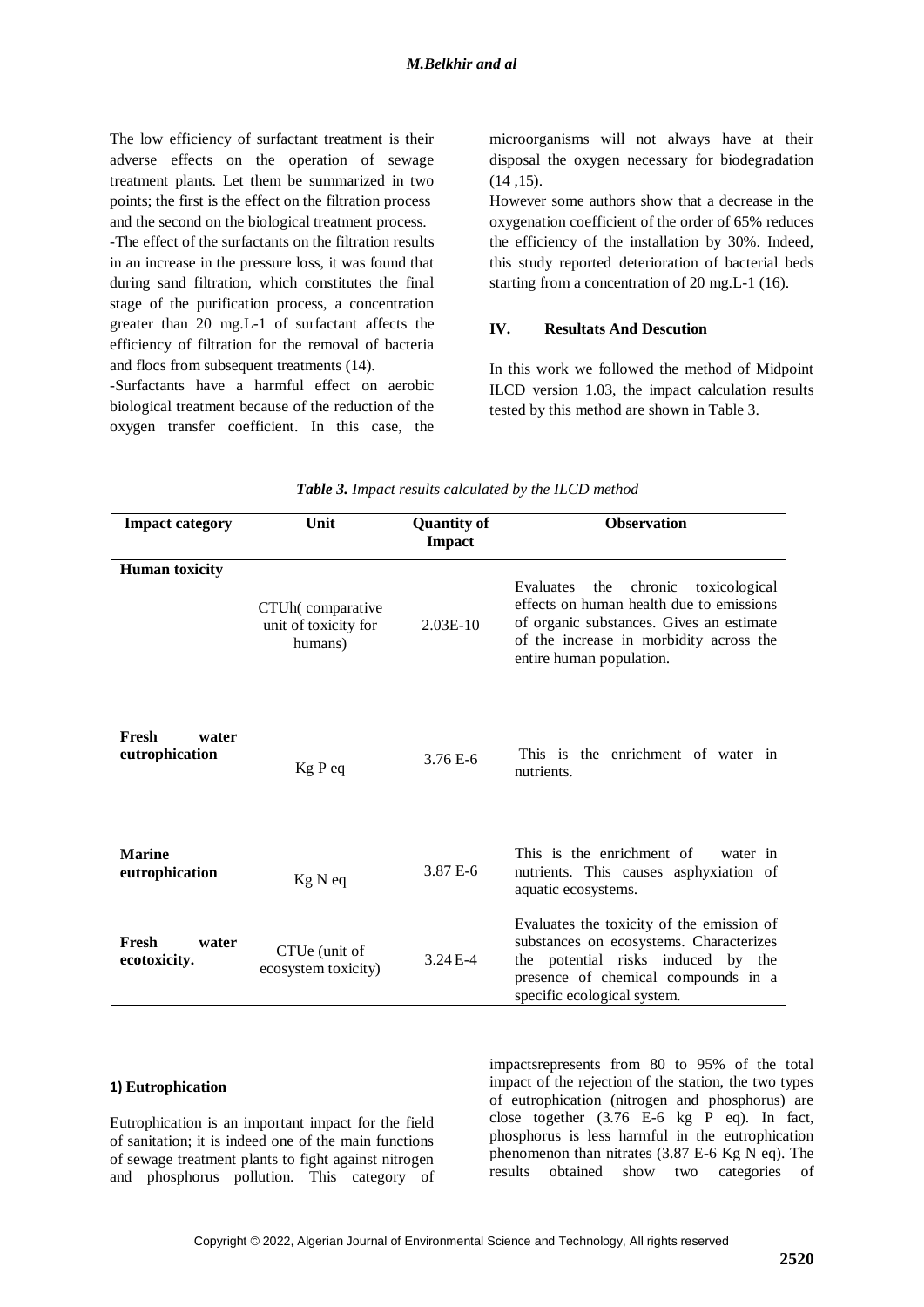

eutrophication one and fresh water explain by the rejection of the step towards the Oued and the second category is marine eutrophication.

#### **2) Toxicity**

The impact of toxicity on human health is divided into two categories Human toxicity, the present method contributes the impact of human toxicity without carcinogenic effects to surfactants present in the releases to 2.03E-10 CTUh.

And human toxicity contributes to the presence of surfactants; these elements constitute a risk to human health through contamination of the food chain.

### **3) Aquatic ecotoxicity**

The impact of aquatic ecotoxicity affects fauna and flora in the same way as do toxic substances on human health the same molecules contribute to the before are concerned; surfactants as organic pollution with an impact amount of 3.24 E-4 CTUe.



*Figure 2. The impact results calculated by the ILCD method.*

The impact assessment results show that the amount of ecotoxicity impact of freshwater is the highest with 3.24 E-4 CTUe,

In the literature, the toxicity of surfactants for the aquatic environment, and in particular the marine environment, is very poorly known (17). Of which the surfactants studied are LAS, sodium dodecyl sulfate (SDS), alkylethoxylate (AE) and dimethyl ammonium chloride (DTDMAC) (18, 19).

Most of the surfactant toxicity tests found in the literature describes in vitro alternatives for the purpose of studying gene distribution. Perez et al. Concentrates in their work on intrinsic toxicity testing of surfactants without consider specific applications. However in vivo tests in human

volunteers are therefore crucial, at least to confirm in vitro results. They identified five different categories of procedures used to measure the toxicity of surfactants (20).

Cationic surfactants have the highest aquatic toxicity compared to other surfactants (21). Because of their antimicrobial properties, they are frequently found in home-use detergents (22, 23, 24, 25, and 26).

Toxicity studies are primarily focused on assessing acute toxicity, which means assessing the lethal concentration 50%. Very few studies are interested in the effects of exposure of organisms to surfactants  $(27)$ .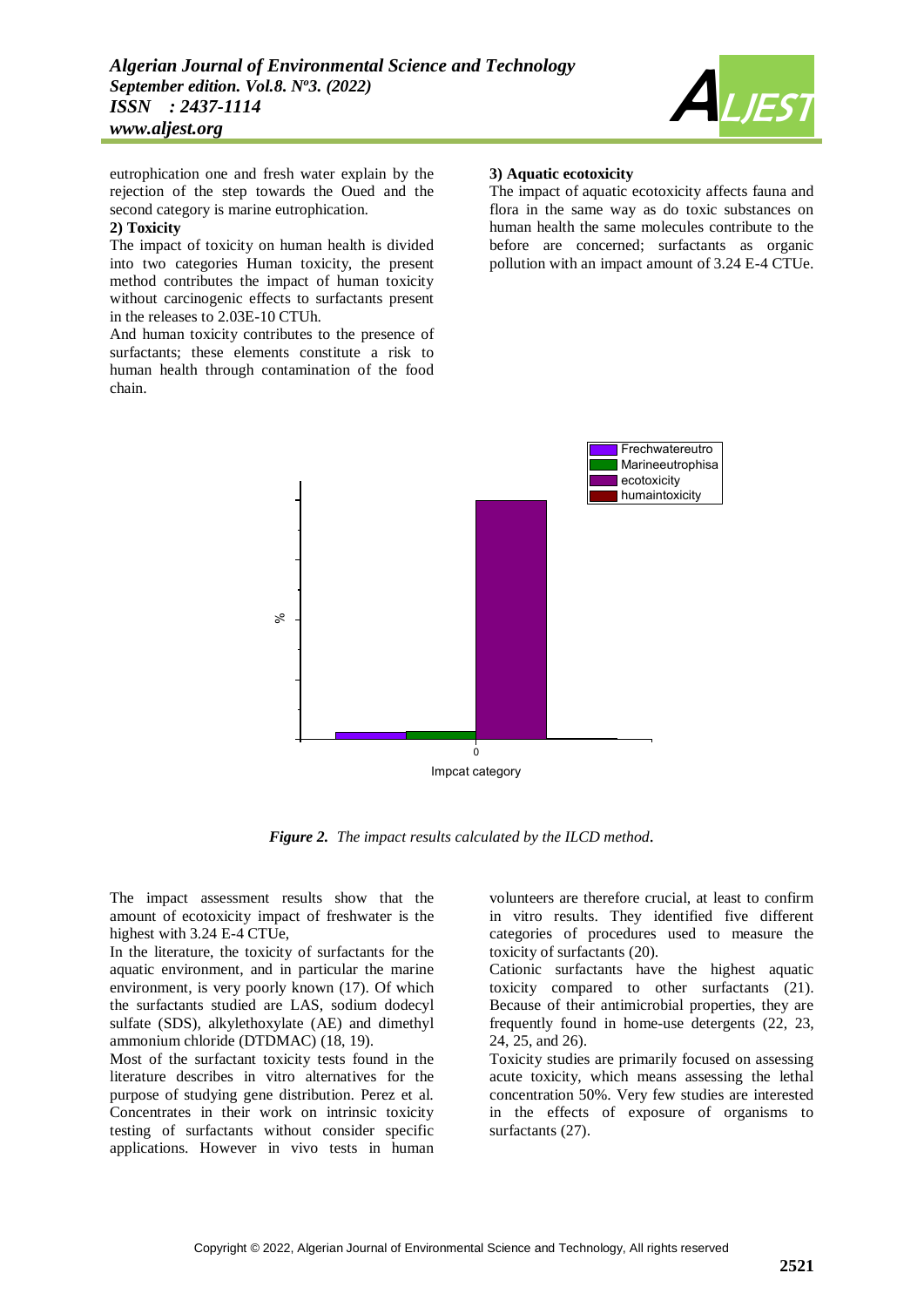## **V. Conclusion And Recommandation**

Wastewater treatment plants have a variety of processes, their treatment processes also generate different impact categories that are difficult to identify, which has led us to apply the LCA method. Indeed this method is multicriterion and more representative; it allowed us to evaluate the direct and indirect impacts of liquid discharge of the step.

It has emerged as the most suitable method for assessing environmental impacts in the water treatment sector. Our analysis is based on a case study of an existing station. We analyzed four impacts (Human toxicity, Fresh water eutrophication, Marine eutrophication and Fresh water ecotoxicity) after presenting the elements of the field of study, data and assumptions.

This experience shows a certain number of conclusions, firstly LCA appears as an essential tool for assessing environmental performance in the field of water treatment, the global impact eutrophication is evaluated in a robust way unlike the local impacts of toxicity and ecotoxicity that are sufficiently weak to address health issues in the field of sanitation, it is possible to complement and deepen the local impact assessment study with experimental studies.

## **VI. References**

- 1. Ying, G. Fate behavior and effects of surfactants and their degradation products in the *Environment International* .32(2006) 417–431.
- 2. Zhang, C. ; Cui, F.; Zeng, GM.; Jiang, M.; Yang, ZZ.; Yu, ZG.; Zhu, MY.; Shen, LQ. Quaternary ammonium compounds (QACs): A review on occurrence, fate and toxicity in the environment. *Science of the Total Environment* 518(2015) 352-362.
- 3. Traverso-Soto, JM.; Lara-Martin, PA.; Gonzalez-Mazo, E.; Leon, VM. Distribution of anionic and nonionic surfactants in a sewage-impacted Mediterranean coastal lagoon: Inputs and seasonal variations. *Science of the Total Environment* 503(2015) 87-96.
- 4. Isobe, T.; Nishiyama, H.; Nakashima, A.; Takada, H. Distribution and behavior of nonylphenol, octylphenol and nonylphenol monoethoxylate in okyo metropolitan area: Their association with aquatic particles and sedimentary distributions. *Environmental Science and Technology* 35(2001) 1041-1049
- 5. Lankey, RL.; Anastas, PT. Life-cycle approaches for assessing green chemistry technologies. *Industrial and Engineering Chemistry Research*, *41*(18) (2002), 4498-4502.<br>6. Joshi, S.;
- Product environmental life-cycle assessment using input‐output techniques. *Journal of Industrial Ecology*, *3*(2‐3) (1999) 95-120.
- 7. Tabatabaie, S. M. H. ; Tahami, H.; Murthy, G.S. A regional life cycle assessment and economic analysis of camelina biodiesel production in the Pacific<br>Northwestern US. Journal of Cleaner US. *Journal* of Cleaner *Production*, *172*, (2018) 2389-2400.
- 8. EPA, United States Environmental Protection Agency. Available at: www.epa. 2016
- 9. ISO14040:2006.Environmental management life cycle assessment
- 10. ISO14044:2006.Environmentalmanagement life cycle assessment
- 11. Tulevech, S. M.; Hage, D. J.;Jorgensen, S. K.; Guensler,C.L.; Himmler, R.; Gheewala, S.H. Life cycle assessment: A multi-scenario case study of a low-energy industrial building in Thailand. *Energy and Buildings*, *168*, (2018) 191-200
- 12. Ecoinvent. Ecoinvent—The World's Most Consistent And Transparent Life Cycle Inventory Database, [online], available: ecoinvent.org (accessed 13.06.17).
- 13. Iqbal, M.I.; Himmler, R; Gheewal, S.H. Environmental impacts reduction po- tential through a PV based transition from typical to energy plus houses in Thailand: a life cycle perspective, Sustainable Cities Soc. 37 (2018) 307–322. https://doi.org/10.1016/j.scs.2017.11.028.
- 14. Leclerc, E. *Les détergents et la pollution des eaux* ». (1977) Eyrolles, Paris.
- 15. Prats, D. ; Lopez, C.; Vallejo, D.; Varo, P.;Leon, V.M. Effect of temperature on the biodegradation of linear alkylbenzene sulfonate and alcohol ethoxylate. *Journal of Surfactant and Detergent*. 9 1, (2006) 69– 75. Principles and frame work. CEN (European Committee for Standardisation), Res. J. 80, 1721e1737.
- 16. Birch, R. Journ. of Chemical Technology and biotechnology 50 3 411(1992) Brussels.
- 17. Perez T. ; Sartoretto S. ; Soltan D. ; Capo S. ; Fourt M.; Dutrieux E.; Vacelet J.; Harmelin J.G.; Rebouillon, P. Etude bibliographique sur les bioindicateurs de l'état du milieu marin. *Système d'évaluation de la Qualité des Milieux littoraux – Volet biologique.* Rapport Agences de l'Eau, 4 fascicules,  $642$  pp(2000).
- 18. Mariani, L.; Pascale, D.De.; Faraponova, O.; Tornambe, A.; Sarni, A.; Giuliani, S.; Rug-gero G. ; Onorati, F.; Magaletti, E. The Use of a Test Battery in MarineEcotoxicology: The Acute Toxicity of Sodium Dodecyl Sulfate. Wiley Inter-Science, pp. (2006) 373–379.
- 19. Concetta, M.M.; Caterina, F.; Vincenzo, A. L; Marilena, S.; Francesca, T.; Andrea, S. Effect of sodium dodecyl sulfate (SDS) on stress response in theMediterranean mussel (Mytilus Galloprovincialis): Regulatory volumedecrease (Rvd) and modulation of biochemical markers related tooxidative stress Concetta Aquatic Toxicology 157 (2014) 94–100gov (accessed 05.03.2017).
- 20. Lourdes, P.; Aurora, P.; Ramon, P.; MRosa Infante. Gemini surfactants from natural amino acids ;Advances in Colloid and Interface Science 205 (2014) 134–155.
- 21. Tehrani-Bagha, A.R.; Oskarsson, H.; van Ginkel, C.G.; Holmberg, K. Cationic ester-containing gemini surfactants: chemical hydrolysis and biodegradation. Journal of Colloid and Interface Science312,('2007) 444–452.
- 22. Tawfik, S.M. Synthesis, surface, biological activity and mixed micellar phase properties of some biodegradable gemini cationic surfactants containing oxycarbonyl groups in the lipophilic part. 2015.
- 23. Levec, J.; Pintar, A. Catalytic oxidation of aqueous solutions of organics. An effective method for removal of toxic pollutants from waste waters. Catalysis today, 24(1995) (1-2) 51-58.
- 24. Xue, Y.; Xiao, H. ; Zhang, Y. Antimicrobial polymeric materials with quaternary ammonium and phosphonium salts. International Journal of Molecular Sciencesi. 16, (2015) 3626e3655.
- 25. Mori, I.C.; Arias-Barreiro, C.R.;Koutsaftis, A.; Ogo, A.; Kawano, T.; Yoshizuka, K.,Inayat-Hussain,